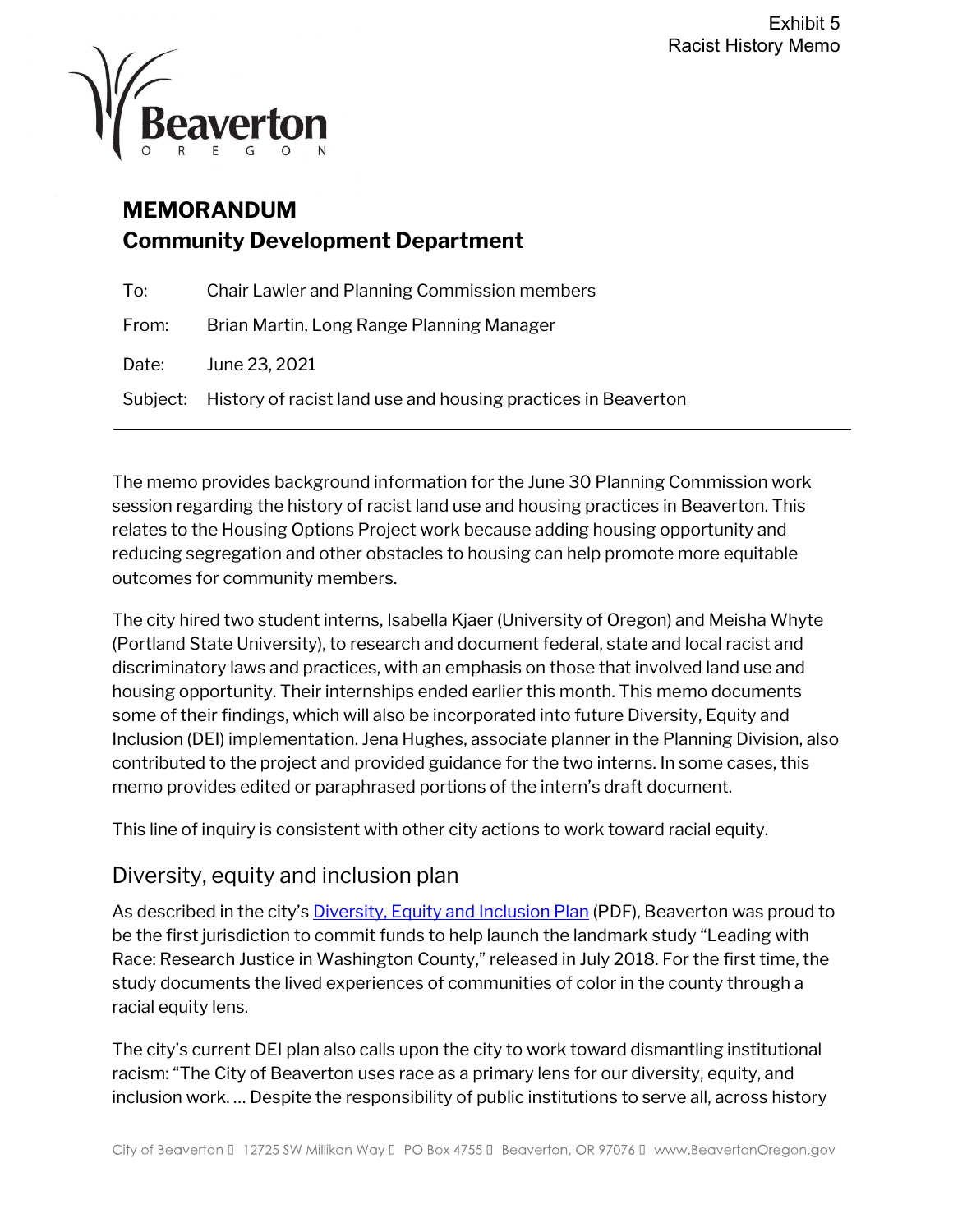race has been a basis for exclusion and discrimination against communities of color. In order to repair the legacy of institutional racism and dismantle the infrastructure that it was built on, we must face this reality head on."

The plan also calls for a framework of equity to guide policy decisions and resource allocation and says city planning and policies should take into account the experience of historically underserved communities and be designed to create a livable community for all.

## Intern project

The project was initiated because Beaverton would benefit from knowing and understanding its planning and development history, including racism, segregation, discrimination and fair housing issues, to better inform various projects that aim to reduce inequities for historically marginalized groups. Understanding the past will help guide future actions to address past wrongs and disparities that remain today.

## Findings

The interns' draft findings provide information about regional, state and national context and provide the most relevant local information uncovered during the research process. These findings do not document the contributions of Black, Indigenous and People of Color to Beaverton and Washington County. These are important, and separate city efforts are under way to document and describe BIPOC joy, resilience and contributions.

## **1840-1899**

The area that is now Oregon was home to Indigenous people long before European settlers colonized the area. In Beaverton, the Kalapuya and Atfalati tribes were the first people to call Washington County home and lived in what is now Beaverton, Hillsboro and Forest Grove and other Washington County areas.<sup>[1](#page-1-0)</sup>

During this time period:

- Starting in 1843, Oregon instituted three Black exclusion laws. This meant Oregon developed as a primarily white state. $<sup>2</sup>$  $<sup>2</sup>$  $<sup>2</sup>$  This included a clause in the</sup> Constitution prohibiting Blacks from being in the state, owning property and making contracts.
- The 1850 Oregon Donation Land Act was enacted by the U.S. Congress to promote homestead settlement in the Oregon Territory. This exponentially increased the numbers of emigrants on the Oregon Trail. It granted land stolen

<span id="page-1-0"></span> $1$  Coalition of Communities of Color. 2018. Leading with Race: Research Justice in Washington County. Portland, Oregon: Coalition of Communities of Color

<span id="page-1-1"></span><sup>2</sup> Nokes, Greg. "Black Exclusion Laws in Oregon." The Oregon Encyclopedia, 6 July 2020, [http://www.oregonencyclopedia.org/articles/exclusion\\_laws/](http://www.oregonencyclopedia.org/articles/exclusion_laws/)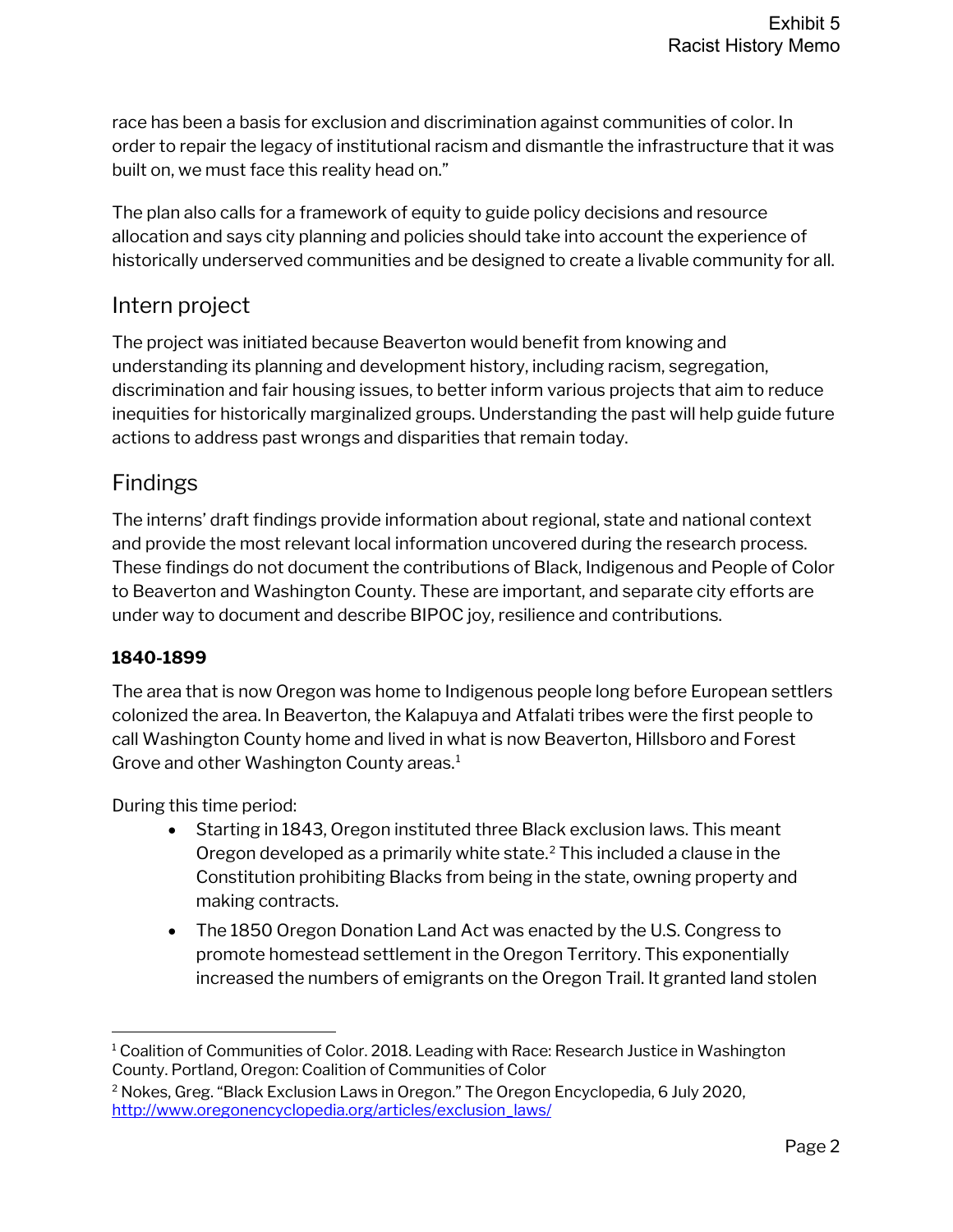by the U.S. government from Indigenous people and marketed it to white settlers as "free" to "Whites and half-breed Indians" in the Oregon Territory.[3](#page-2-0)

- The 1862 The American Homestead Act enabled any white male over the age of 21 and a head of a family to acquire up to 160 acres of land, stealing more than 50 million acres of land from Indigenous people.<sup>[4](#page-2-1)</sup>
- Beaverton land was deeded to white settler colonizers of European descent, which provided both wealth and power for these families and allowed them to transfer that wealth to future generations.<sup>[5](#page-2-2)</sup>
- Once the land was owned by white residents, Beaverton's original charter required land ownership as a prerequisite for voting and holding office.

## **Figure 1: Beaverton 1893 charter excerpt**

Section 6. No person shall be eligible to the office of mayor or councilmen unless he is a resident and has property on which he pays a tax in said town, and has been a resident of said town one year next prior to his election; and before entering upon the duties of his office, shall file with the recorder an oath to well and truly perform the duties required of him by this charter.

These laws and actions had lasting impact. For example, by 1990 Black residents made up only 0.66 percent (2,058 people) of the population. It was only 1.15 percent by 2000. This meant Black residents (and other people of color) did not acquire land early in Beaverton's history, depriving them of the ability to acquire wealth and pass wealth onto their families and ensuring that white families reaped the rewards instead.

## **1900-1959**

Voting restrictions were common, some of which lasted until the Voting Rights Act of 1965. They were used to deny women, Native Americans and low-income citizens the right to vote.

<span id="page-2-0"></span><sup>3</sup> Robbins, W. G. (2021, February 2). Oregon donation land law. Retrieved April 29, 2021, from [https://www.oregonencyclopedia.org/articles/oregon\\_donation\\_land\\_act/](https://www.oregonencyclopedia.org/articles/oregon_donation_land_act/)

<span id="page-2-1"></span><sup>4</sup> Robbins, W. G. (2021, February 2). Oregon donation land law. Retrieved April 29, 2021, from https://www.oregonencyclopedia.org/articles/oregon\_donation\_land\_act/#.YIsRgu2SlhF

<span id="page-2-2"></span><sup>5</sup> Beaverton, 75 Years of Progress, Diamond Jubilee Issue 1893-1968 Traces of the Past [Beaverton, Fanno Creek, Garden Home, Mckay, Progress, Whitford], by Don (Ed) Lien | Jan 1, 1968.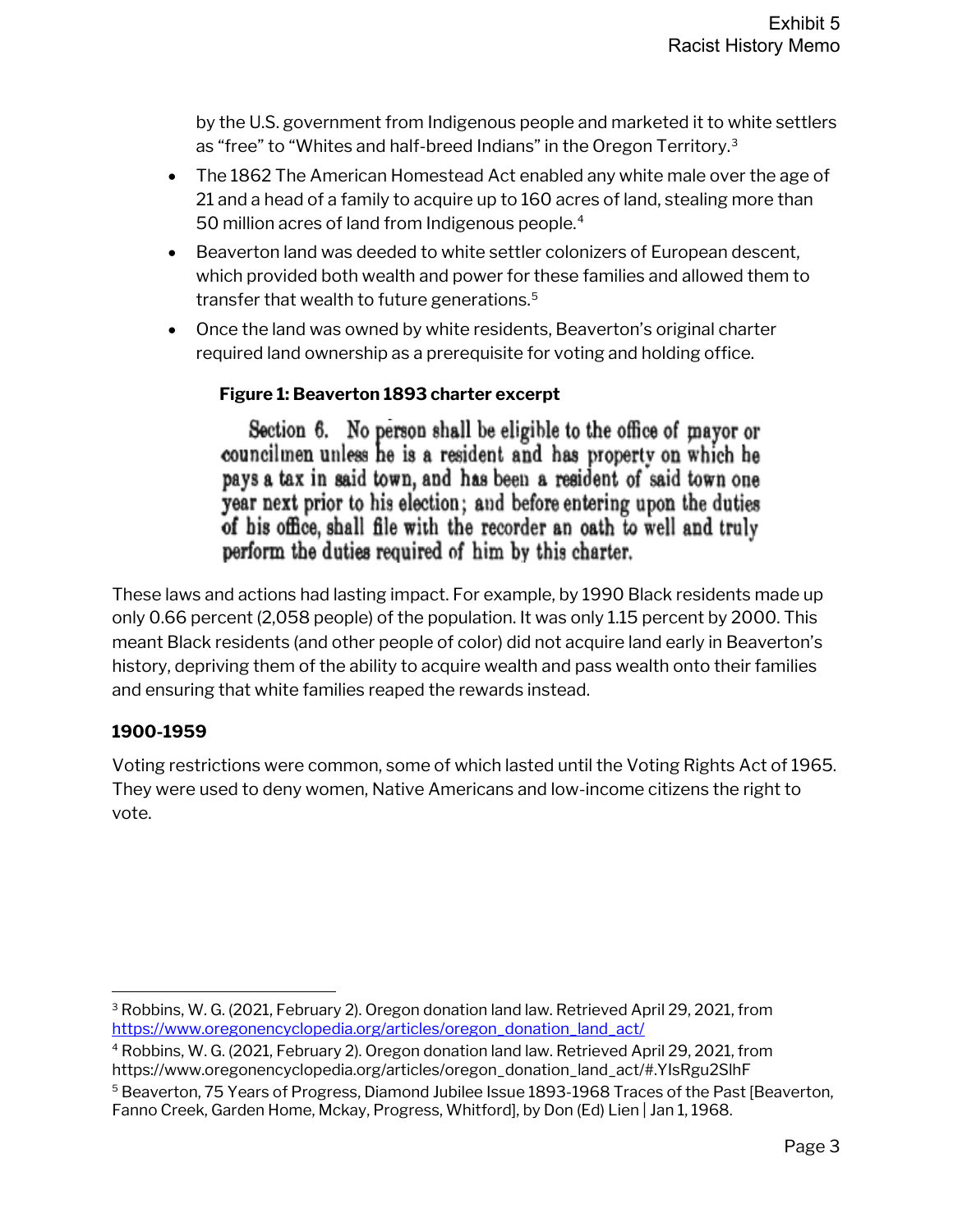Voting restrictions were also practiced in Beaverton, including in the city's first charter.

#### **Figure 2: Beaverton 1893 Charter - voter restrictions**

22. To make rules and regulations for conducting elections, excepting as hereinafter provided for; provided, that no persons shall be allowed to vote at any municipal election who is not a legal voter of the state, or who has not resided in the corporate limits sixty days next preceding such election, or who has not paid a poll tax, or who has refused to pay a fine or tax legally assessed against him by the town.

The Ku Klux Klan (KKK), a white supremacist and anti-Catholic organization, also was active in Oregon by the mid-1920s. Although research so far has not uncovered a lot of information about the KKK's local activities, it was present in Beaverton according to oral history accounts. The first oral history quote below is from a 1982 interview with Ivy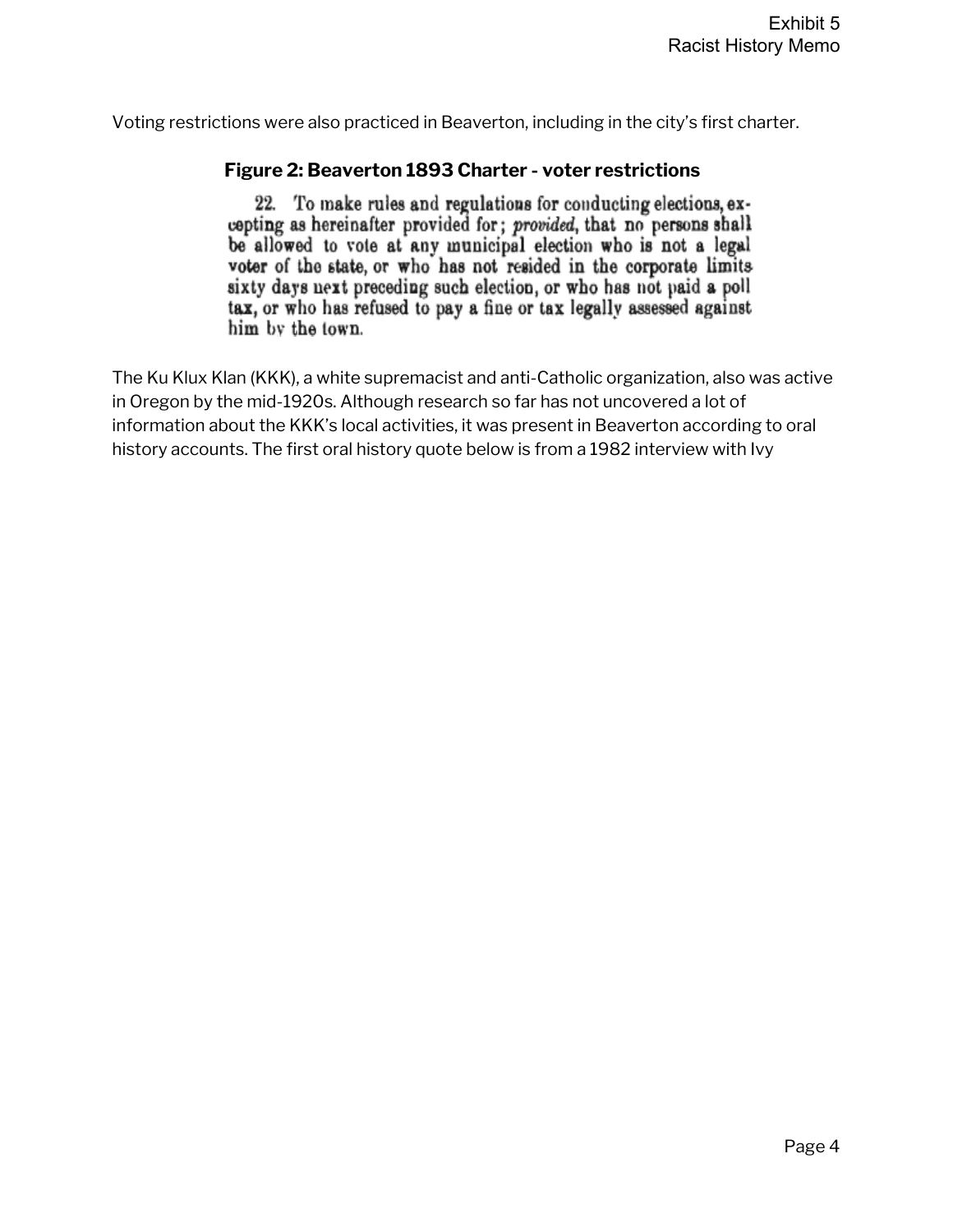Livermore Bany that describes Klan membership being common. [6](#page-4-0) The second oral history quote describes the fear the Klan inspired in Catholic families. [7](#page-4-1)

#### **Figure 3: Excerpt from Beaverton oral history document**

TANZER: Well, the reason I ask is there was an active Klan in Beaverton. Did you know about it?

 $IVY_i - Yes$ , I knew about it...

TANZER: A number of people have told me that their fathers and their husbands belonged. It advertised itself as a service organization.

DAUGHTER: Oh, really?

TANZER: And they joined, but many of them quit then once they found out what it was. It used to meet directly across from where the Commercial Hotel was.

IVY: I remember.

TANZER: Did you ever see them marching, the Klan? Do you remember?

IVY: Yes, I saw that. They marched in Longview or Kelso one time.

TANZER: Do you remember seeing the Klan in Beaverton?

IVY: Oh, maybe once or twice.

TANZER: Do you remember anything about it?

IVY: No, I don't. I didn't know enough about it to really tell you anything about it. But they had it there.

<span id="page-4-0"></span><sup>6</sup> Tanzer, Shirley. "Interview with Ivy Livermore Bany." Beaverton, OR: Beaverton Oral History Project, 10 October 1982. Scanned PDF.

<span id="page-4-1"></span><sup>7</sup> Tanzer, Shirley, "Interview with Louise Merlo Botteri." Beaverton, OR: Beaverton Oral History Project. 01 November 1982. Scanned PDF.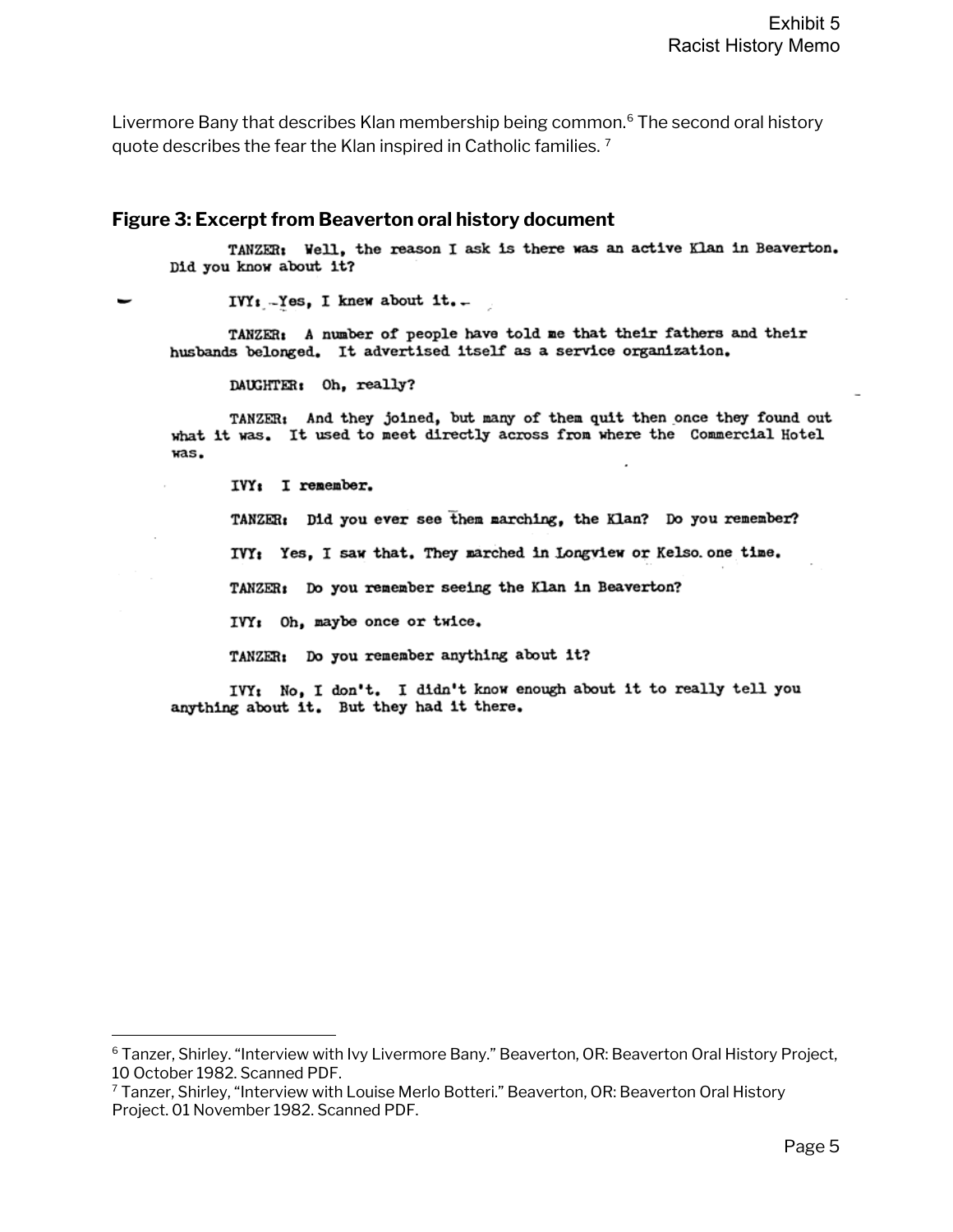#### **Figure 4: Excerpt from Beaverton Oral History Project**

TANZER: Do you remember any of the other Klan activities?

LOUISE: All I remember is when they used to meet in what we called the Manning building, there where Dean's Drug Store is. From the hotel window we could see them meeting up there in the hall, and Mother used to make us kneel down and say the rosary. She'd draw the shades and we'd see them up there parading around in those ... and we kids would of loved to look, but she'd draw the shades and make us all kneel down and say the rosary. She knew what was going on. She used to tell us that those people didn't know what they were doing; they were just very ignorant.

TANZER: Why did she make you kneel down and say the rosary?

LOUISE: She felt the Klans were bad and if we prayed to God maybe He would protect us from them, I imagine, because everybody knew what the Klans did. She was frightened. She just knew some things about what they were doing and that they didn't like certain people.

TANZER: Did you see them?

LOUISE: We did see them. We could see them parading around up there in their room. We saw people with-white hoods just walking around that hall and, of course, Mother would take us away from the window and we didn't see any more.

The research also has uncovered local efforts to create segregated, racially exclusive neighborhoods. In 1919, the Portland Realty Board declared it unethical for agents to sell property in white neighborhoods to "Negro or Chinese" people to protect property values in white neighborhoods.<sup>[8](#page-5-0)</sup>

By 1923, the state had passed 1923 Alien Land Bill and Alien Business Restriction Law, which barred immigrants ineligible for citizenship from owning or leasing land and obtaining a business license in Oregon.

Until the U.S. Supreme Court in 1948 declared unconstitutional covenants, conditions and restrictions that excluded people from buying or living in homes based on race, many subdivisions included such provisions. This included a 1946 document for the Cedar Hill homeowners association in unincorporated Washington County near Beaverton that is shown i[n Figure 5](#page-6-0) below.

After World War II, the Federal Housing Administration and the Veterans Administration hired builders to mass-produce suburbs in the United States to ease the post-war housing

<span id="page-5-0"></span><sup>8</sup> Gibson, Karen. "Bleeding Albina: A History of Community Disinvestment, 1940-2000." Transforming Anthropology. Vol. 15. 01 04 2007. Also available at http://kingneighborhood.org/wpcontent/uploads/2015/03/BLEEDING-ALBINA\_-A-HISTORY-OF-COMMUNITY-DISINVESTMENT-1940%E2%80%932000.pdf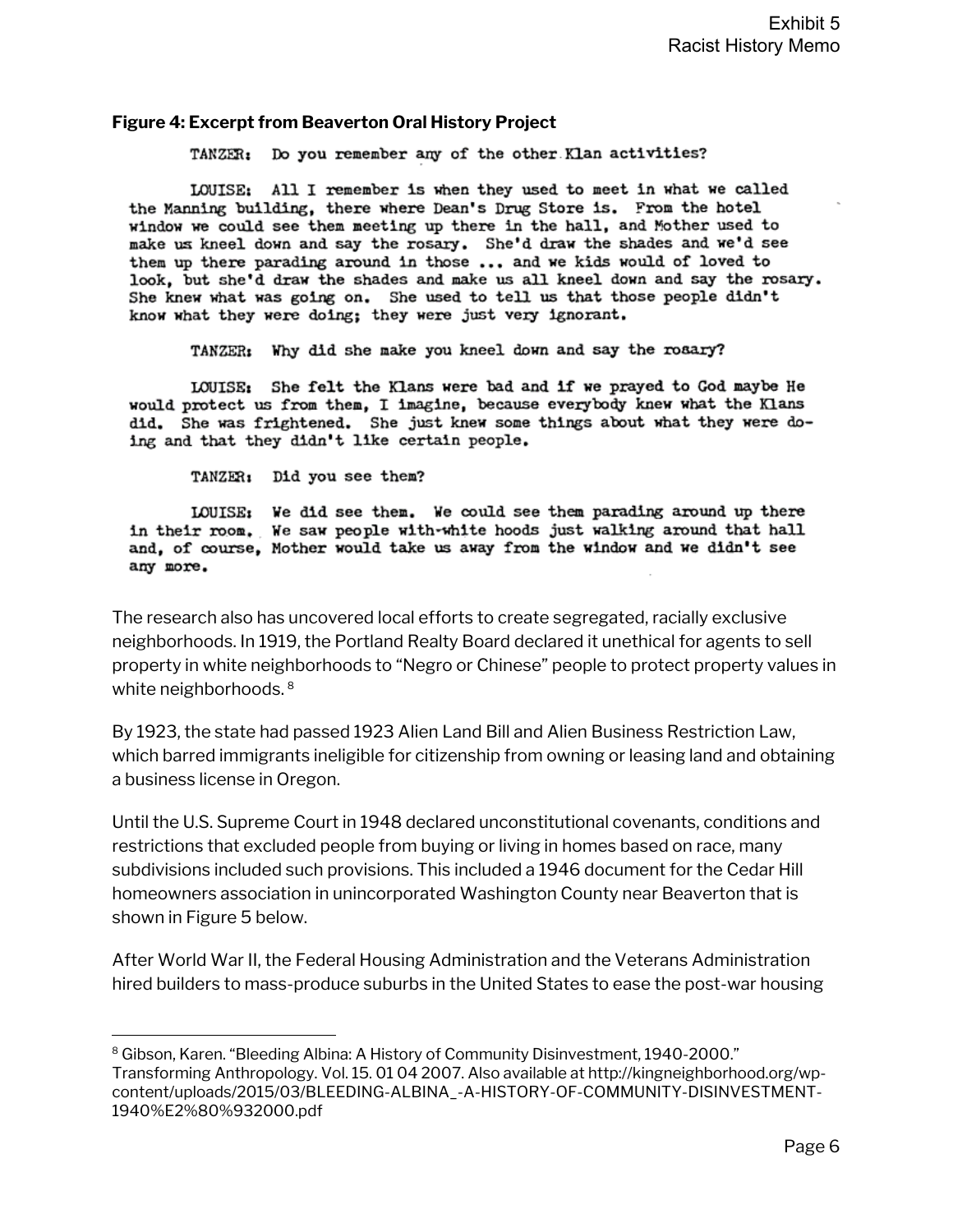shortage. Builders received federal loans on the explicit condition that homes not be sold to Black homebuyers.[9](#page-6-1)

In Beaverton, city staff has found three subdivision plats where racist covenants were used to prevent residents "other than those of the Caucasian or White race." The examples are Third Addition to Benz Park, Copel Park and First Addition to Copel Park. These subdivisions are between Canyon Road and Canyon Lane in northeastern Beaverton. The racist restrictions were put in place in the 1930s and 1940s before the U.S. Supreme Court struck down the use of such covenants in 1948.

<span id="page-6-0"></span>**Figure 5: First Addition to Copel Park racist restriction (in what is now West Slope)**

83 6. No person of any race other than those of the Caueasian or white race shall own any part of said property or use or occupy the same as a residence, except that person of other races may be employed by residents to perform services on the premises and that this covenant shall not prevent occupancy by domestic servants of a different race nationality employed by an owner or tenant.

The above laws and actions also denied BIPOC community members opportunities to live in neighborhoods that met their preferences and build wealth and financial stability through land ownership and home ownership.

### **1960-1979**

During this period, Beaverton grew from about 6,000 people to nearly 30,000 people.<sup>[10](#page-6-2)</sup> This population growth coincided with post-war national trends of people moving to the suburbs. This was facilitated by the construction of the interstate highway system (Sunset Highway was completed in 1949 $^{11}$  $^{11}$  $^{11}$  and I-5 was completed in 1966 $^{12}$ ), governmentsubsidized lending (often only for white homeowners) and other policies.

During this 20-year period, Beaverton twice made major changes to which housing types are allowed in the Development Code's residential districts, in 1960 and 1978. The city's first zoning code, 1946, allowed housing variety in both its residential districts.

In 1960, Beaverton revised its code to establish four residential districts and began the segregation of housing types. Single-family detached homes were still allowed everywhere, but duplexes were only allowed in three zones (permitted in two zones, allowed by conditional use in the third zone). Multi-family homes were only allowed in one zone. In

<span id="page-6-1"></span><sup>9</sup> [https://www.bloomberg.com/news%2Farticles%2F2015-09-02%2Fhow-the-federal-government](https://www.bloomberg.com/news%2Farticles%2F2015-09-02%2Fhow-the-federal-government-built-white-suburbia)[built-white-suburbia](https://www.bloomberg.com/news%2Farticles%2F2015-09-02%2Fhow-the-federal-government-built-white-suburbia) and [https://www.epi.org/blog/from-ferguson-to-baltimore-the-fruits-of](https://www.epi.org/blog/from-ferguson-to-baltimore-the-fruits-of-government-sponsored-segregation/)[government-sponsored-segregation/](https://www.epi.org/blog/from-ferguson-to-baltimore-the-fruits-of-government-sponsored-segregation/)

<span id="page-6-3"></span><span id="page-6-2"></span><sup>&</sup>lt;sup>10</sup> Population Center. "Official Beaverton Population 1991." Portland State University, 28 Jan. 1991. <sup>11</sup> Oregon History Project[, www.oregonhistoryproject.org/articles/historical-records/workmen](http://www.oregonhistoryproject.org/articles/historical-records/workmen-battle-mud-wolf-creek-highway/)[battle-mud-wolf-creek-highway/](http://www.oregonhistoryproject.org/articles/historical-records/workmen-battle-mud-wolf-creek-highway/)

<span id="page-6-4"></span><sup>&</sup>lt;sup>12</sup> Oregon on the Move: A History of Oregon's Transportation System. www.oregon.gov/odot/About/Documents/oregononmove\_final.pdf.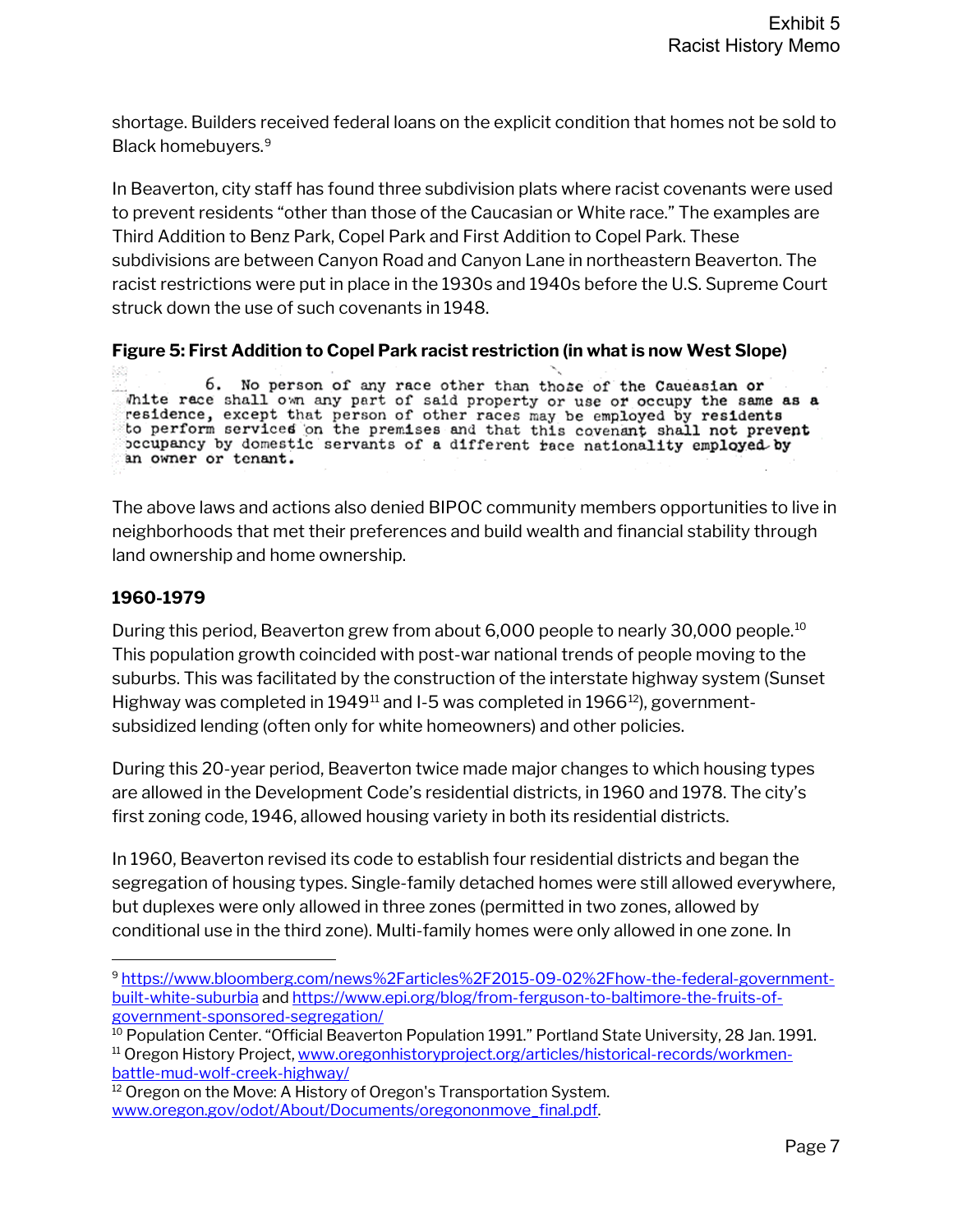addition, the new code increased front setbacks, decreased height maximums in some areas, added minimum lot sizes and required off-street parking minimums for all housing types.

In 1978, the city updated the Development Code again, creating exclusively single-family neighborhoods. A movement to separate housing by type was a national trend in the planning community, not a practice unique to the city. Nevertheless, the city again doubled the residential zones from four to eight, reserving five of eight low-density zones for detached single-family homes only. The new regulations also increased minimum lot sizes for all housing types (doubling, tripling and quadrupling in some cases), and front, side and rear setbacks; reduced height maximums again in lower density districts; and created minimum open space requirements that applied to duplex and multifamily zones only. Combined, these new planning tools resulted in lower density neighborhoods, made up of mostly detached single-family homes, with more space between the homes.

In addition to city rules, codes, covenants and restrictions established with subdivisions in Beaverton often restricted development to one house per lot.

In general, requiring large lots sizes where only one home is allowed creates large areas of the city within which significant income and access to capital is required to live there because single-family homes on large lots tend to be more expensive than other housing types.

In 2020, Housing Options Project research has found that many of the areas where only single-family detached homes are allowed are still segregated and mostly owned by white homeowners today. For example, in residential areas with mostly single-family zoning, 84 percent of the population identifies as "white alone."[13](#page-7-0) Of all communities of color, the Latinx community is least likely to live in or own a home in this area. They are four times more likely to live in multifamily than single-family neighborhoods. Other communities of color less likely to live in single-family neighborhoods include people that are Black, multiracial or identify as "some other race" on census forms.

### **1980 -**

Racist laws and practices did not disappear after 1980. City staff are still reviewing the interns' findings. Single-family-only zoning, which usually has the effect of excluding people

<span id="page-7-0"></span><sup>&</sup>lt;sup>13</sup> Source: U.S. Census Bureau, 2010, Washington County, Oregon. Based on census block groups 0305011, 0304023, 0316101, 0310033, 0310035, 0310034, 0318153, 0310042, 0310043, 0310044, 0318072, 0318063, and 0302004. In this set of block groups, at least 90 percent of residential land is zoned for detached single-family homes (R5, R7 and R10). At the census block group level, "white alone" includes Hispanic and non-Hispanic. Data for race and ethnicity are not combined at the census block group level. However, 2010 census block group data for the Hispanic community still confirms that they are significantly less likely to live in single-family neighborhoods and more likely to live in multifamily neighborhoods.